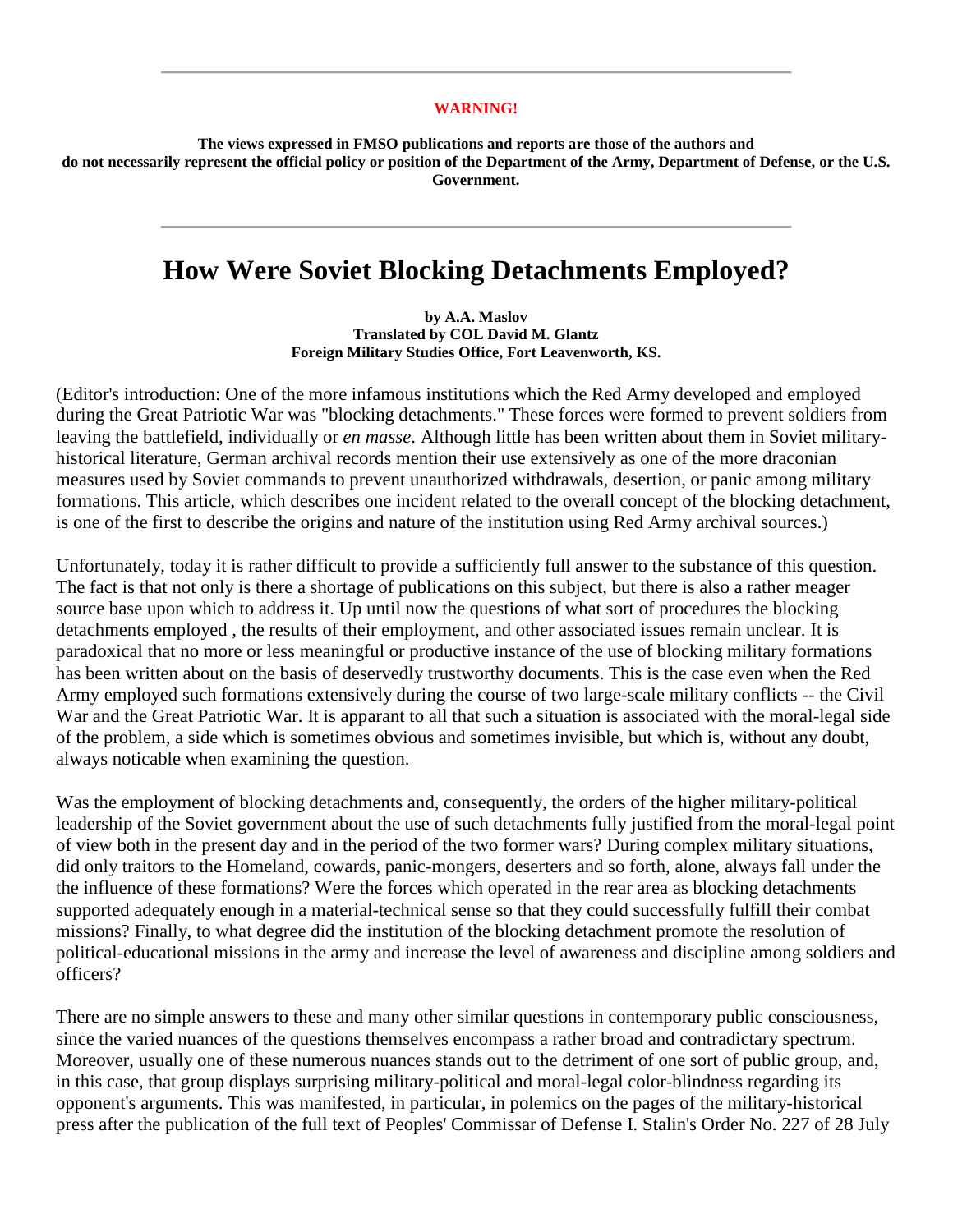1942, after whose publication blocking detachments were employed in field army forces with new force and, often, also with unjustified special brutality.

Originally, Stalin and his associates embraced the idea of forming blocking detachments soon after the beginning of the war. *Stavka* of the Supreme High Command Order No. 270, dated 16 August 1941, demanded that force leaders and Red Army men "struggle to their final capabilities," and if "such a leader or Red Army unit preferred to surrender rather than organize a rebuff to the enemy, --to destroy them by all of their means [weapons], both ground and air..." $\frac{1}{2}$ 

Already then, in the initial months of the war, there were commanders, who, seeing such stern measures, found themselves with hardly any means for fulfilling their combat missions, and, while trying to hold on to their occupied defensive positions at any cost, the commanders often gave their subordinates really unfulfillable types of orders, like "Stand to the death!" and "Not a step back!" Indeed, such commands and orders, which were poorly supported and reinforced in a material-technical sense, led to excessive and unjustified losses among the forces and to both notoriously unrealizable combat operations, which were doomed to failure, and, in the final analysis, urged similar officers and generals to undertake desperate steps, such as deciding to employ blocking forces to stop withdrawing soldiers.

As will become clear from the following materials, among the military leaders in this catagory we should now mention is the rather well-known Soviet general, A. Z. Akimenko. During the Great Patriotic War, he was the first commander of the celebrated "In-Honor of the Anniversary of the October Revolution" 2d Guards Taman' "Red Banner," "Order of Suvorov," "*imenno* [named after] M. I. Kalinin" Rifle Division, which was the pride of the Red Army and a participant in the military parades on Moscow's Red Square, including the most recent.<sup>[2](http://fmso.leavenworth.army.mil/documents/blockdet.htm#2)</sup>

In 1941, while a colonel in command of the 127th Rifle Division, Akimenko distinguished himself during the Battle of Smolensk and in combat to capture the city of El'nia. For the massive heroism of its soldiers, in September of that year, the division, which was among the first in the Soviet Armed Forces, was transformed into the 2d Guards Rifle Divsion, and, as a result, the army and the country learned the name of the command. It is true that the "flight to fame" of A. Z. Akimenko was short lived, and soon misfortunes on other fronts and in other ranks and duty positions followed.

After being fairly tattered in the El'nia operation, up to the beginning of fall, the division was located in the Kursk region to reform and refit, and, in September 1941, it occupied positions along the right bank of the Kleven' River in the Rylsk combat sector on the southern flank of the Briansk Front near regional urban centers in Sumy *oblast'*, including the city of Glukhov and the village of Shalygino. The division's missions were to participate in the Briansk Front's counterstrokes against General Guderian's enemy tank group [Second Panzer Group], which was then encircling Southwestern Front armies, to sever the important German Glukhov-Putivl' lateral road, and to capture Glukhov. $\frac{3}{2}$  This was supposed to assist the breakout of encircled Soviet forces from the Kiev region.

In spite of its desperate attempts, the division was unable to capture Glukhov in mid-September. Meanwhile, having liquidated the encircled Southwestern Front, Guderian's forces prepared to strike a strong blow from jumping-off positions near Glukhov and Shostka against Briansk Front forces and, subsequently, to strike toward Moscow along the old Kiev-Orel-Moscow High Road. At the end of September 1941, employing sizable tank and infantry forces from 17th Panzer Divison and other units of General Guderian's Second Panzer Army, supported by powerful aviation forces, to protect the right flank of the strategic grouping which was preparing to attack from possible counterstrokes by Soviet forces, the enemy crushed the defenses of 2d Guards Rifle Division and drove its units into the swamps in the Kleven' Valley in the region of the villages of Chernovo, Kholopkovo (renamed Peremoga in 1945), and Shalygino (today Glukhov *raion* [district]). The apotheosis of these events occurred on 24 September.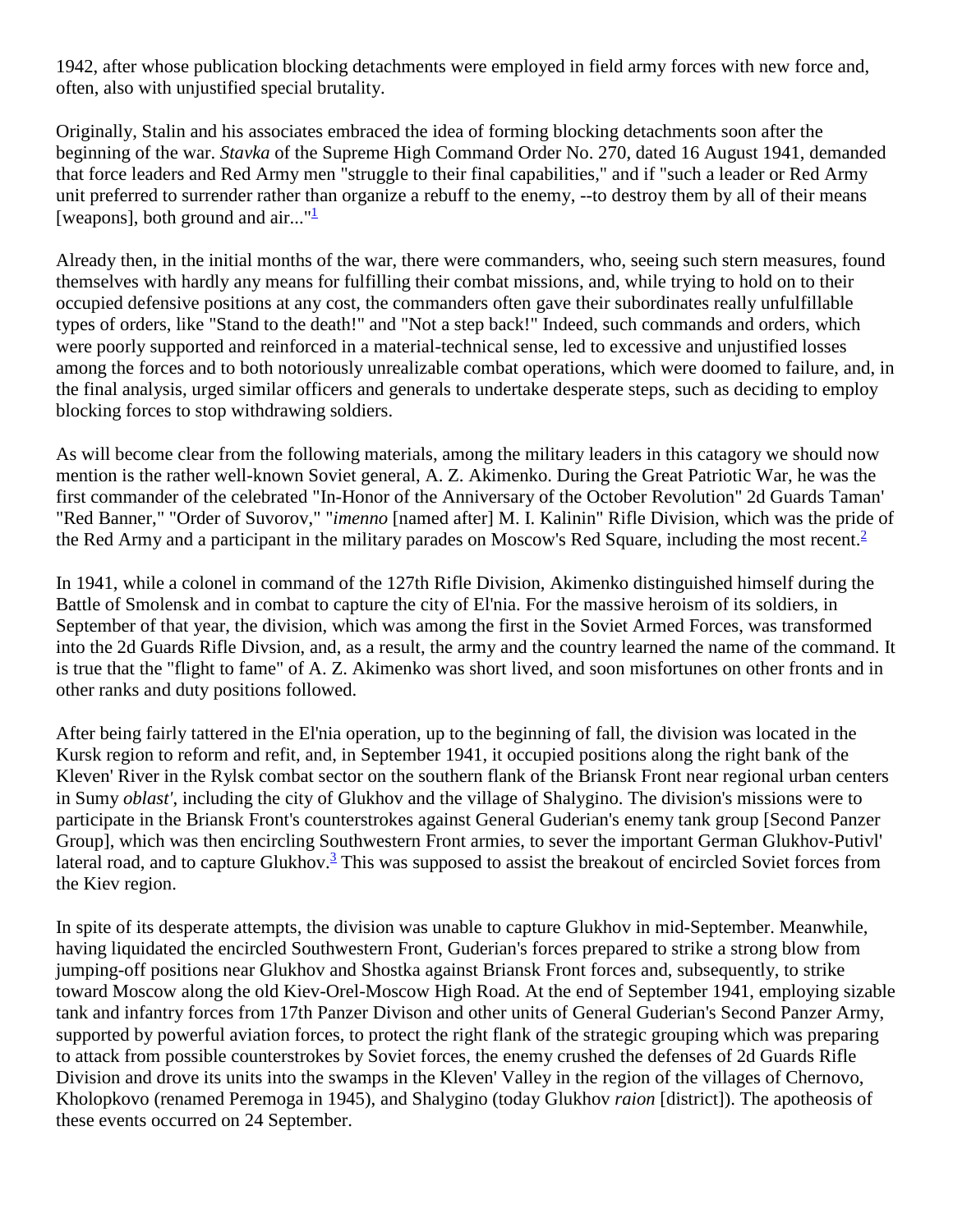Chief Marshal of Tank Forces A. Kh. Babadzhanian (1906-1977), a direct participant in the combat, described in his memoirs what occurred. At the time he was a major in command of the 2d Guard's Rifle Division's 395th Guards Rifle Regiment. The marshal recalled the following about these critical events:

Tens of enemy dive-bombers appeared in the sky with the first rays of the sun. After less than an hour nothing was left of Chernevo. Smoke and dust dispersed as the artillery preparation followed. And then the enemy tanks and infantry advanced. It seemed as if it would be impossible to endure such a blow. Communications with the division were lost, and we could expect help from nowhere. Could the soldiers maintain their nerves? They are enduring. $\frac{4}{3}$  $\frac{4}{3}$  $\frac{4}{3}$ 

Babadzhanian went on to describe the heroism of the regiment's soldiers, writing such impressive passages as the following: "...Only 100-120 active combat soldiers remained in the battalions, and all soldiers fought, including soldiers in the support subunits." $\frac{5}{2}$  The contents of a telephone conversation between A. Z. Akimenko and A. Kh. Babadzhanian during the beginning of the battle are particularly interesting. The dialogue went as follows:

-- They informed me that you intend to withdraw to the east bank [of the river] at nightfall.

-- Yes, actually, I asked the division command group to report my request about that to you: there are many wounded, and little ammunition and antitank means. We must save the remaining personnel.

-- Not a step back. Stand to the death.

-- That is clear, comrade general.<sup>6</sup> I have no other requests.<sup>7</sup>

What rather essential and important information did the Marshal "neglect" while writing about the battle of Chernevo? The recently discovered manuscript recollections of A. Z. Akimenko, which he wrote in 1953, help to restore these "omissions." He wrote in his recollections:

The 395th Rifle Regiment stubbornly held on to its position and assisted the 875th Rifle Regiment with its fire. But a large group of enemy tanks (70-80) struck a blow from the direction of the railroad station, that is, north of the village of Kholopkovo, at the junction of the 535th and 395th Rifle Regiments. They wedged into and burst through the combat formations of both regiments, but the units defended stubbornly. But unexpected confusion and an extraordinary incident occurred in our combat formations. When the tanks attacked our positions and burst into the combat formation of our 2 regiments, a large number of replacement troops from Kursk, numbering about 900 men, committed treachery to the interests of our homeland. As if by command, this group rose up, threw away their rifles, and, with raised hands, they proceeded to the side of the enemy tanks. The enemy tanks quickly edged up the the traitors and, under the cover of other tanks, began to take the traitors away. This circumstance created an exceptionally difficult and morally serious condition among our personnel. I saw this situation occur while I was at the observation post, but I lacked the forces and means required to remedy the situation and to take control of the traitors for future punishment before our Soviet organs. $8$  But a traitor is a traitor, and he deserved immediate punishment on the spot. I gave an order for two artillery battalions to open fire on the traitors and the enemy tanks.  $\frac{9}{5}$  As a result, a considerable number of the traitors were killed and wounded, and the enemy tanks were scattered. I reported this extraordinary incident to the *Stavka* of the Supreme High Command by ciphered message.<sup>10</sup>

The group of traitors were received by the division from a reserve brigade in the city of Kursk. At that time, the 2d Guards Rifle Division received 5,000 men, who were poorly trained and even more badly prepared in an ideological sense. The Kursk *oblast'* party committee was informed about the treachery. The party *obkom*   $[oblast'$  committee] bore the responsibility for political training and ideological preparation of the population.<sup>11</sup>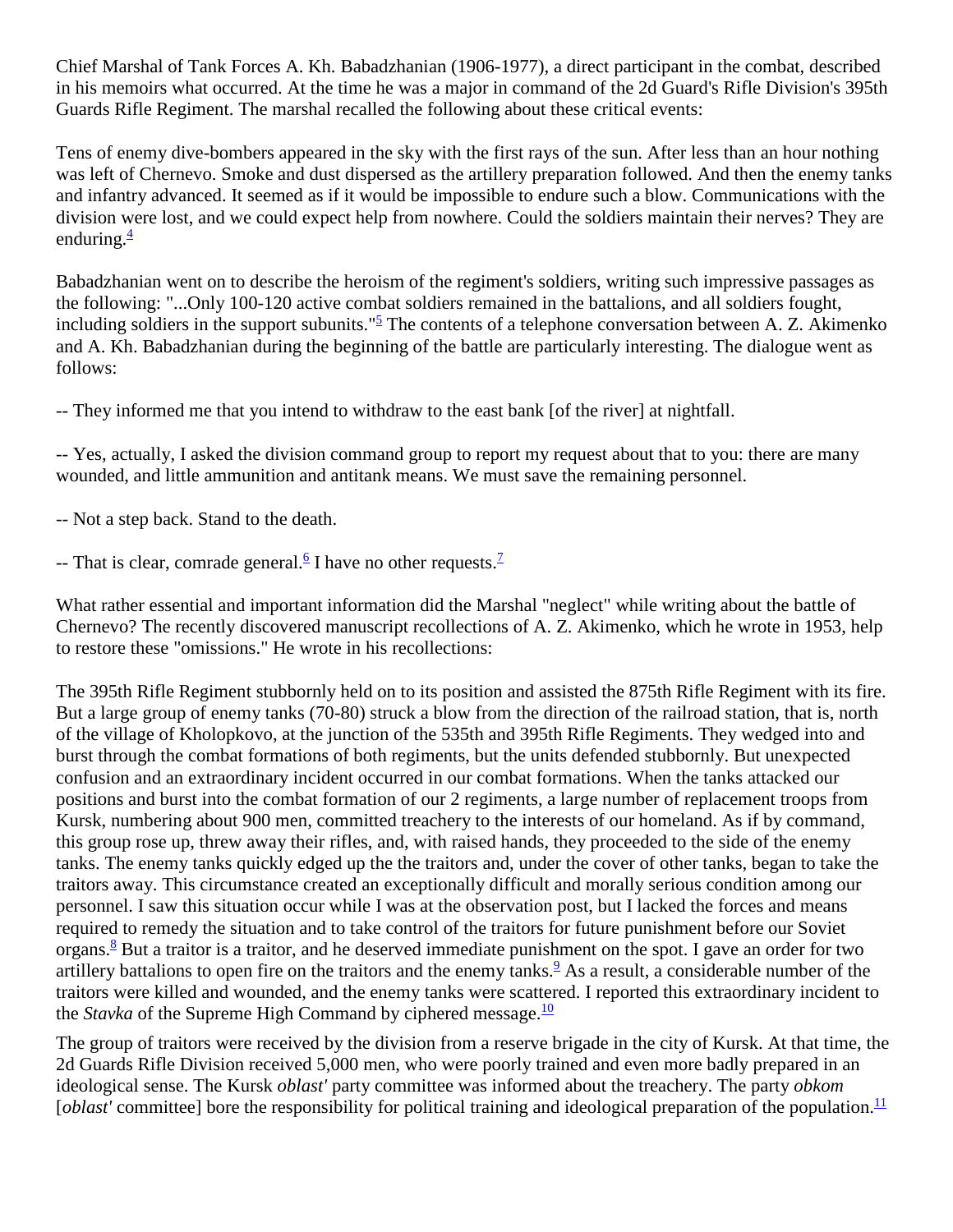The described incident is very impressive. To discover mention of it in the numerous books and different publications about the war, which would, at the least, be an appropriate pursuit, would have been futile.<sup>12</sup> Moreover, different sources confirm the high loss levels of the division during the period described. For example, a report by the headquarters of a higher command (No. 108/109 - 1941) emphasized, in particular, that, "the replacements of the 44th Brigade turned out to be unstably treacherous."<sup>13</sup> It pointed out that on 24 September, during the day-long battle for Chernevo, more than 100 men in the 535th Rifle Regiment went over to the enemy, and, according to the 395th Guards Rifle Regiment commander, on the night of 24 September, half of a company deserted to the German side and, on the day of battle, more than 600 men more.<sup>[14](http://fmso.leavenworth.army.mil/documents/blockdet.htm#14)</sup> Here is the scale of total personnel losses in the regiments of Akimenko's division for the period from 20 through 24 September, inclusive, according to a document prepared by the division headquarters: the 395th Guards Rifle Regiment -- 150 men killed or drowned in the river and swamps, 50 missing in action, 405 wounded, and around 850 surrendered as prisoners of war; and the 535th Guards Rifle Regiment -- 250 men killed, drowned, or missing in action, 78 wounded, and 100 captured with their weapons as prisoners of war. $\frac{15}{12}$ 

Thus, it is apparent that, in the days when the army and country were celebrating the birth of the Soviet guards, at the obscure Ukrainian village of Chernevo, the enemy organized the virtual destruction of one of the first four guards divisions, whose full liquidation was saved only by the tardiness of German armored forces, who, at noon on 24 September, concluded that it did not make sense to finish off the division, which was then scattered throughout the swamps. $\frac{16}{1}$ 

In connection with the newly revealed circumstances of the battle of Chernevo, I consider it appropriate to turn also to the tale of V. S. Grossman, entitled "*Narod bessmerten"* [Immortal people]. In that regard, the memoirs of General D. Ortenberg, who served as the chief editor of the Red Army newspaper *Krasnaia zvezda* [Red star] during the war, are interesting. "In fall of 1941," he wrote:

Grossman visited the region of heated battle in the Ukraine, near Glukhov. There, the 395th Rifle Regiment operated heroically, repelling savage German attacks on the right bank of the Kleven' River -- it covered the withdrawal of our forces. The forces were unequal; however, the enemy did not succeed in overrunning or even forcing our regiment beyond the river. The author decided to write about this and wanted to steal across he river to Babadzhanian, the regimental commander, but the political department would not permit this.<sup>17</sup>

Further, Ortenberg wrote:

The impressions of the soldiers at Glukhov were later reflected in Grossman's story, *Narod bessmerten,* which was published in eighteen issues of *Krasnaia zvezda.* In the process of working on it, the author inquired, In the end, what ever happened to the 395th Regiment?' He was informed that the regiment had fulfilled its duty fittingly but had suffered great losses. They also declared that the regimental commander, Babadzhanian, had also been killed in action. $\frac{18}{18}$  $\frac{18}{18}$  $\frac{18}{18}$ 

Ortenberg then described the ensuing argument:

By the way, I will mention that I had an argument with the writer. I advised him to let Babadzhanian survive, for it seemed to me that such a turn of the subject would strengthen the spirit of the story. Grossman did not agree. Without this,' he said, there is no truth about the war. $12$ 

The truth of the war....How far from it both the well-known memoirs and the no less well-known story prove to be. And indeed, are they alone?...We cannot unconditionally accuse the authors of this, either the distinguished military leader or, no less, the distinguished writer. We must be careful to remember that, in such a time of bad memories, they wrote their works just like the totalitaran regime, itself, evaluated its present and its past.

While ending the "Glukhov" passages in his memoirs, A. Z. Akimenko writes, "Having occupied and fortified the city of Glukhov, operational groups Akimenko and Ermakov, which were brought together into a single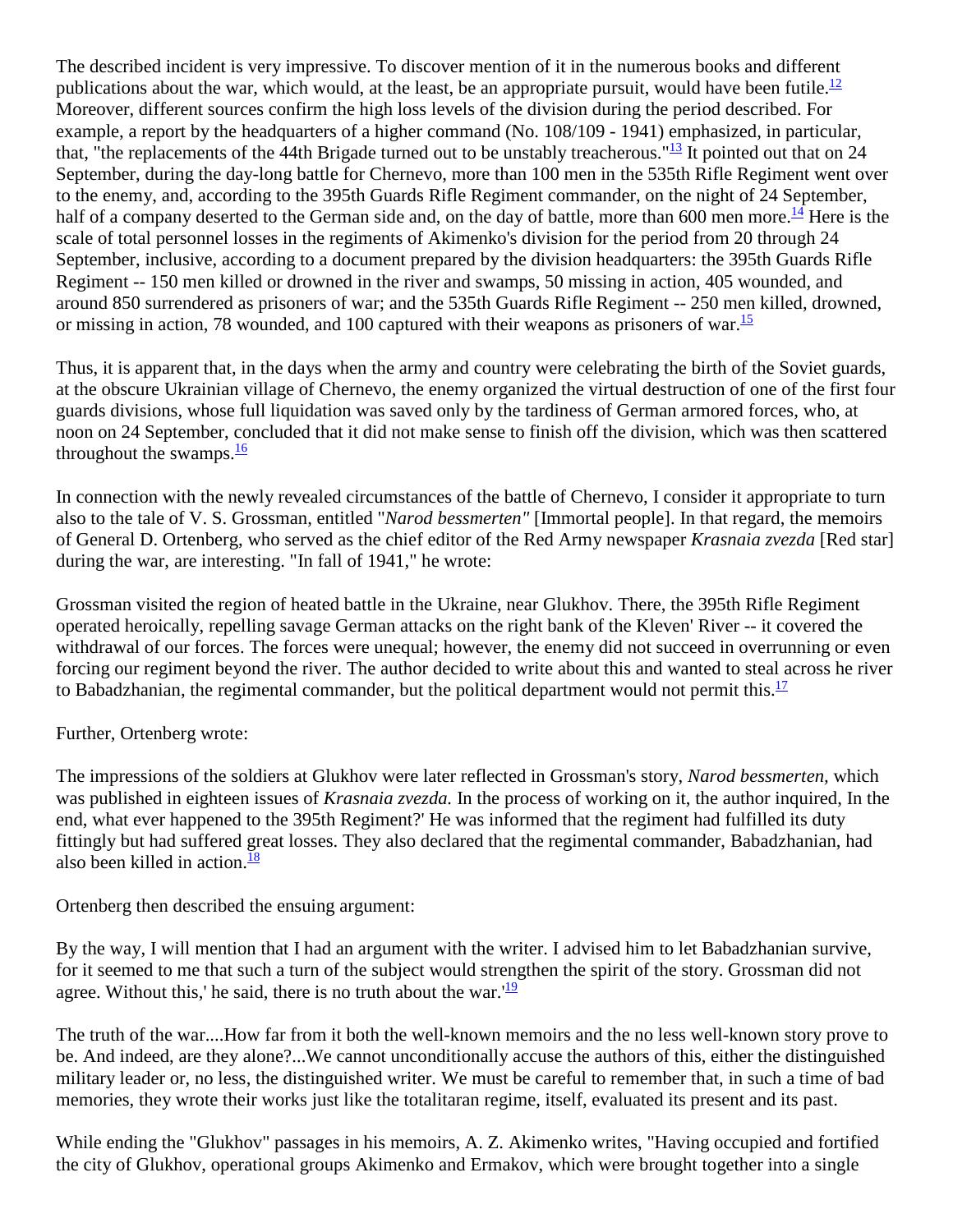army operational group, had the capability of strongly fortifying the Kholopkovo region and closing that path (high road) to the Germans. Let historians study and clarify who was guilty for that not occurring." $\frac{20}{20}$  Here, he points out that one of the principal reasons for this failure was the poor combined-arms training of the replacements who had been called up from the reserves. Certainly, it is impossble not to agree with the division commander, for the ancient axiom says, "The best persons, and the most devoted to the people and the state will perish in an armed struggle with the enemy if they are not trained and equipped to a sufficient degree with weapons, ammunition, and so forth." At this point, the most important questions in this article arise, namely, "Were all Soviet military service men who raised their hands in the battle at Chernevo really traitors to the interests of the Homeland," and, "Did the command do everything possible to provide the division with effective antitank means?" Unfortunately, for the time being, it does not seem possible to answer these questions with 100 percent accuracy. Meanwhile, to a great degree, the millions of Soviet prisoners of war in the past war resulted from of the criminal policies of Stalin and his marshals and generals, who often threw nearly unarmed forces against German armored spearheads. It is completely clear that the real political-legal cause for this was the celebrated pronouncement which is usually ascribed to Stalin, "We do not have prisoners of war, we only have traitors."

In conclusion, in my view we must ask ourselves one more highly important question, "Why, over his long life, did A. Z. Akimenko not consider it necessary to publish reliable recollections about the war; could he, who stood as the sources of the Soviet guards, not have said something of considerable interest to the reader, even in the situation of severe censorship limits? We cannot rule out the fact that such a decision by this military leader was not the latter, and it is possible that the battle at Chernevo played an important part. It is possible that a sense of personal guilt because of his dead Soviet soldiers weighed heavily upon him to the end of his days, while overshadowing his own pattern of selflessness and self-sacrifice in the name of the Homeland, which, during the combat career of the general, was undoubtedly considerable.

## *Endnotes*

<sup>1.</sup> The order's full text was prepared for publication and first published by Academician A. M. Samsonov. See  $7$ February 1988 issue of the newspaper *Moskovskie novosti* [Moscow news]. See also *Voenno-istoricheskii zhurnal* [Military-historical journal], No. 1 (January 1992), 46. Hereafter cited as *VIZh*. [BACK](http://fmso.leavenworth.army.mil/documents/blockdet.htm#1a)

<sup>2.</sup> Akimenko, Adrian Zakharovich (1898-1989) was a Ukrainian who joined the Communist Party in 1940. After entering the Red Army in 1918, he participated in the Russian Civil War. A 1933 graduate of the Frunze Academy, during the Great Patriotic War he commanded the 127th Rifle Division (from 18 September 1941 the 2d Guards Rifle Division) and, then, the 3d Guards Rifle Corps. After teaching for a time at the Frunze Academy, from Janiuary 1944 until war's end, he commanded the 75th Rifle Corps. He was awarded with the Order of Lenin, four Orders of the Red Banner, the Order of Kutuzov, 1st Degree, the Order of Bogdan Khmel'nitsky, and several medals. [BACK](http://fmso.leavenworth.army.mil/documents/blockdet.htm#2a)

3. *Tsentral'nyi Arkhiv Minesterstva Oborony,* F. 1047, Op.1, D. 12, L. 18. Hereafter referred to as *TsAMO*. [BACK](http://fmso.leavenworth.army.mil/documents/blockdet.htm#3a)

4. A. Babadzhanian, *Dorogi pobeda* [Roads to victory], (Moscow: "Molodaia gvardiia," 1975), 54. [BACK](http://fmso.leavenworth.army.mil/documents/blockdet.htm#4a)

5. *Ibid*., 51. [BACK](http://fmso.leavenworth.army.mil/documents/blockdet.htm#5a)

<sup>6.</sup> Here, there is a mistake. A. Z. Akimenko was awarded with the rank of major general in 1942. Moreover, in materials in the book about the battle of Chernev, the phrase, "A. Z. Akimenko was already a general at that time" [page 51], was emphasized on purpose. It is rather complicated to verify whether A. Kh. Babadzhanian forgot the military rank that his immediate superior had during the period of battle around Glukhov and Chernevo, which, as it has now become obvious, was, without understatement, a turning point in the history of the combat journey of the formation. [BACK](http://fmso.leavenworth.army.mil/documents/blockdet.htm#6a)